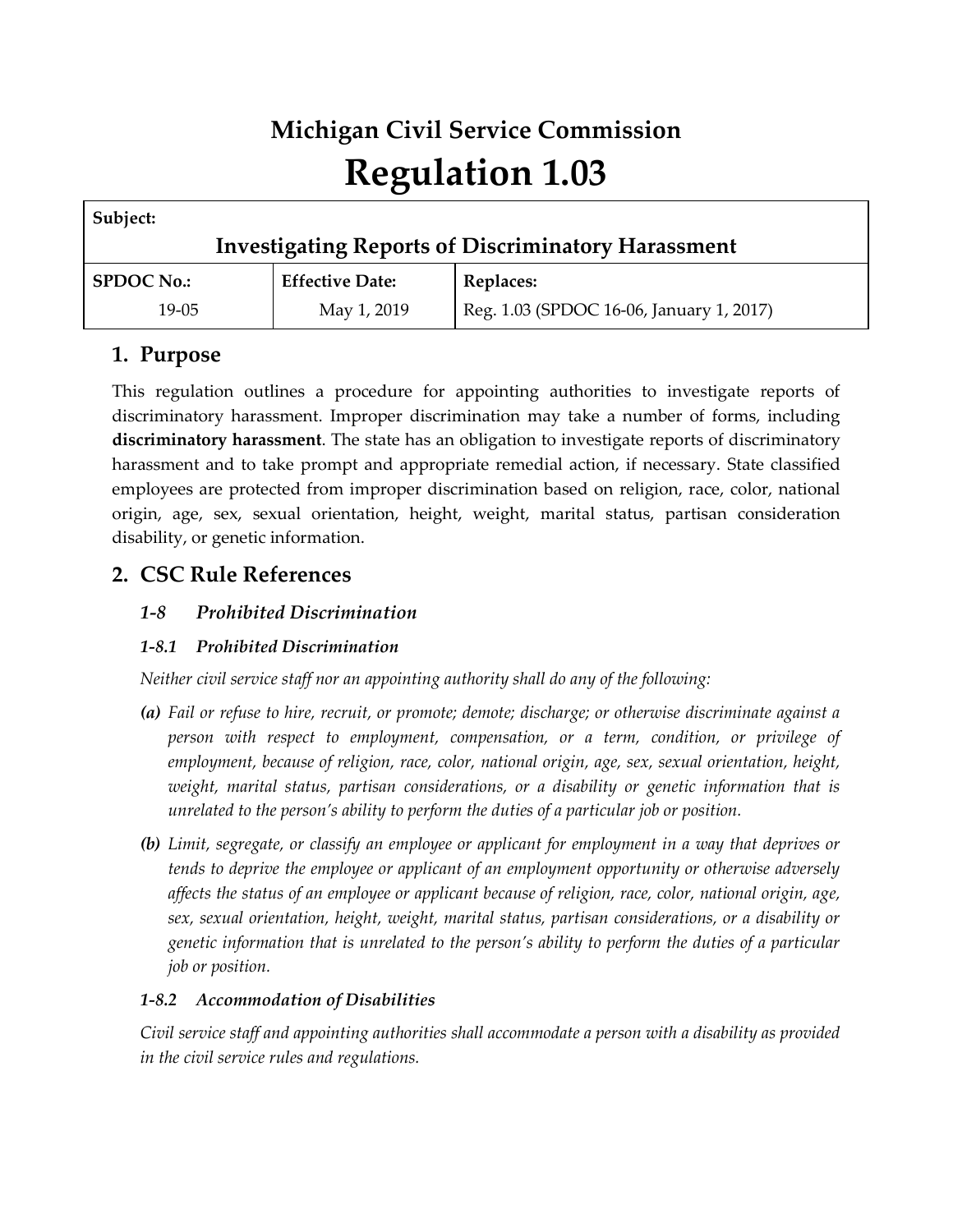#### *1-8.3 Discriminatory Harassment*

- *(a) Discriminatory harassment prohibited. Discriminatory harassment is prohibited in the classified service. A classified employee who engages in discriminatory harassment may be disciplined by the appointing authority, up to and including dismissal.*
- *(b) Requirement to report. A classified employee who is subjected to discriminatory harassment or*  who observes discriminatory harassment in the workplace shall report the discriminatory *harassment to the appointing authority through reporting procedures established by the appointing authority.*
- *(c) Regulations and action. The state personnel director shall issue regulations governing reporting and investigating discriminatory harassment. The regulations must require each appointing authority to make good faith efforts to eliminate and prevent discriminatory harassment in the workplace. The regulations must require the following minimum actions by each appointing authority:*
	- *(1) Each appointing authority shall assign one or more investigators to investigate reports of discriminatory harassment by employees.*
	- *(2) Each appointing authority shall investigate all reports of discriminatory harassment.*
	- *(3) If a report of discriminatory harassment is substantiated or there is reasonable cause to believe that an allegation of discriminatory harassment is true, the appointing authority shall take appropriate corrective and remedial action.*

#### *1-8.4 Bona Fide Occupational Qualification*

*An appointing authority may establish a bona fide occupational qualification based on religion, national origin, sex, sexual orientation, age, marital status, height, or weight, only if it is consistent with applicable law and is approved in advance by the state personnel director.*

#### *1-8.5 Elimination of Present Effects of Past Discrimination*

*An appointing authority may adopt and carry out a plan to eliminate the present effects of past discriminatory practices with respect to religion, race, color, national origin, sex, or disability if the plan is approved in advance by the state personnel director and is otherwise consistent with applicable law.*

#### *1-8.6 Seniority and Merit System*

*Notwithstanding any other provision of these rules, civil service staff or an appointing authority may apply different standards for compensation or different terms, conditions, or privileges of employment under a bona fide seniority or merit system approved by the civil service commission or the state personnel director.*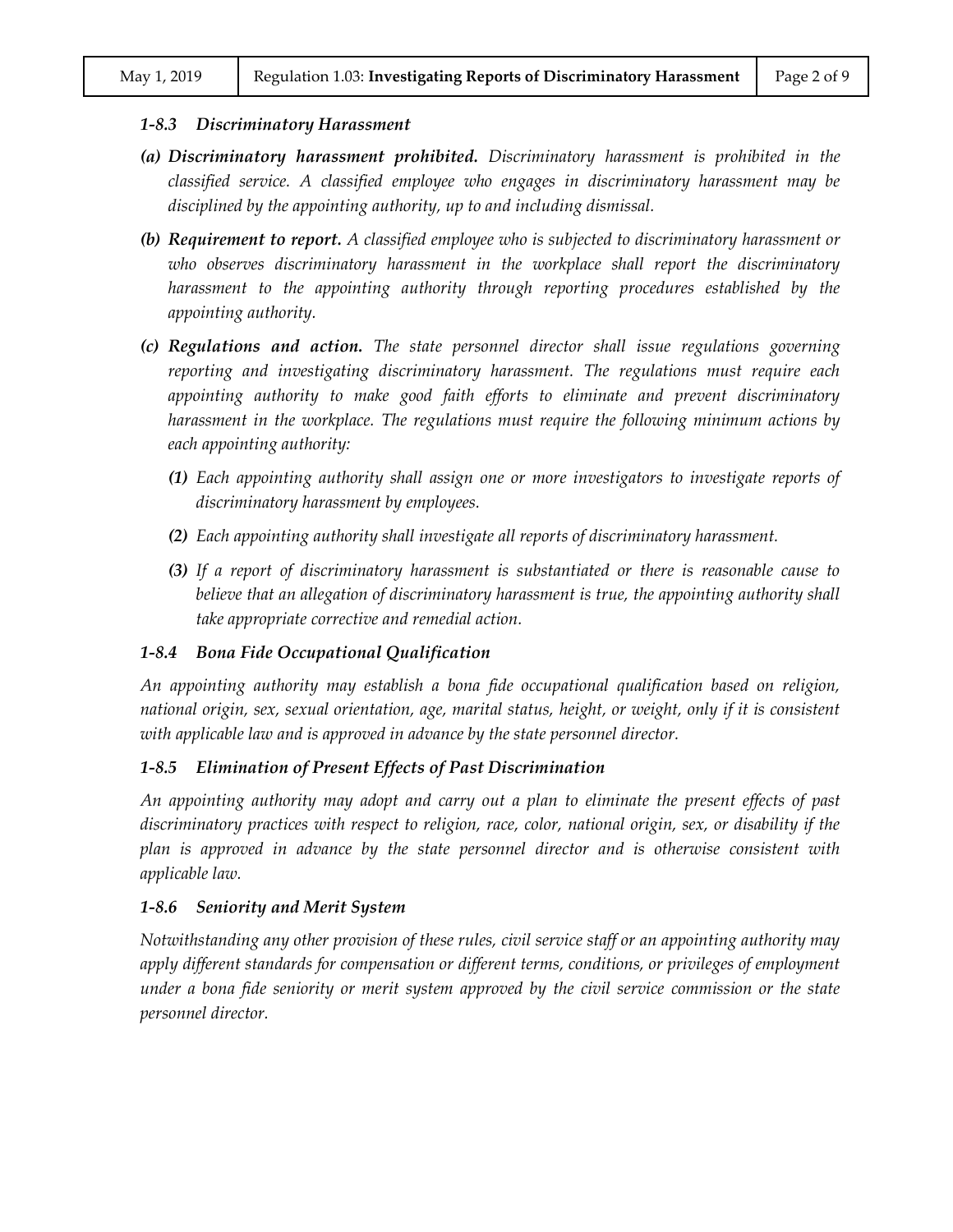#### *1-8.7 Agency Work Rules*

*This rule does not limit the authority of an appointing authority to issue an agency work rule that regulates verbal or physical conduct or communication that does not rise to the level of prohibited discrimination or discriminatory harassment as defined in these rules.*

#### *2-10 Whistleblower Protection*

#### *2-10.1 Reprisal Prohibited*

*An appointing authority shall not engage in reprisal against an employee for disclosing a violation or suspected violation of any of the following:*

- *(a) A state or federal law.*
- *(b) A lawful regulation or rule promulgated by a political subdivision of the state of Michigan.*
- *(c) A civil service rule or regulation.*

#### *2-10.2 Application*

*An employee who reports, or who is known by the appointing authority to have indicated an intent to report, violations or suspected violations is protected by this rule, unless the employee knew the report was false. This protection extends to an employee who participates in, or who was known by the appointing authority to have indicated an intent to participate in, a court proceeding or an investigation, hearing, or inquiry conducted by a public body.*

#### *2-10.3 Forms of Reprisal*

*Reprisal includes actions such as discharge, threats of discipline, or arbitrary and capricious changes in the conditions of employment.*

#### **3. Definitions**

#### **A. CSC Rule Definitions.**

- *1. Appointing authority means each of the following:*
	- *(a) A single executive heading a principal department.*
	- *(b) A chief executive officer of a principal department or autonomous entity headed by a board or commission.*
	- *(c) A person designated by any of the preceding as responsible for administering the personnel functions of the department, autonomous entity, or other agency.*

#### *2. Disability*

- *(a) Disability means any of the following:*
	- *(1) A determinable physical or mental characteristic of a person, which may result from disease, injury, congenital condition of birth, or functional disorder, if the characteristic:*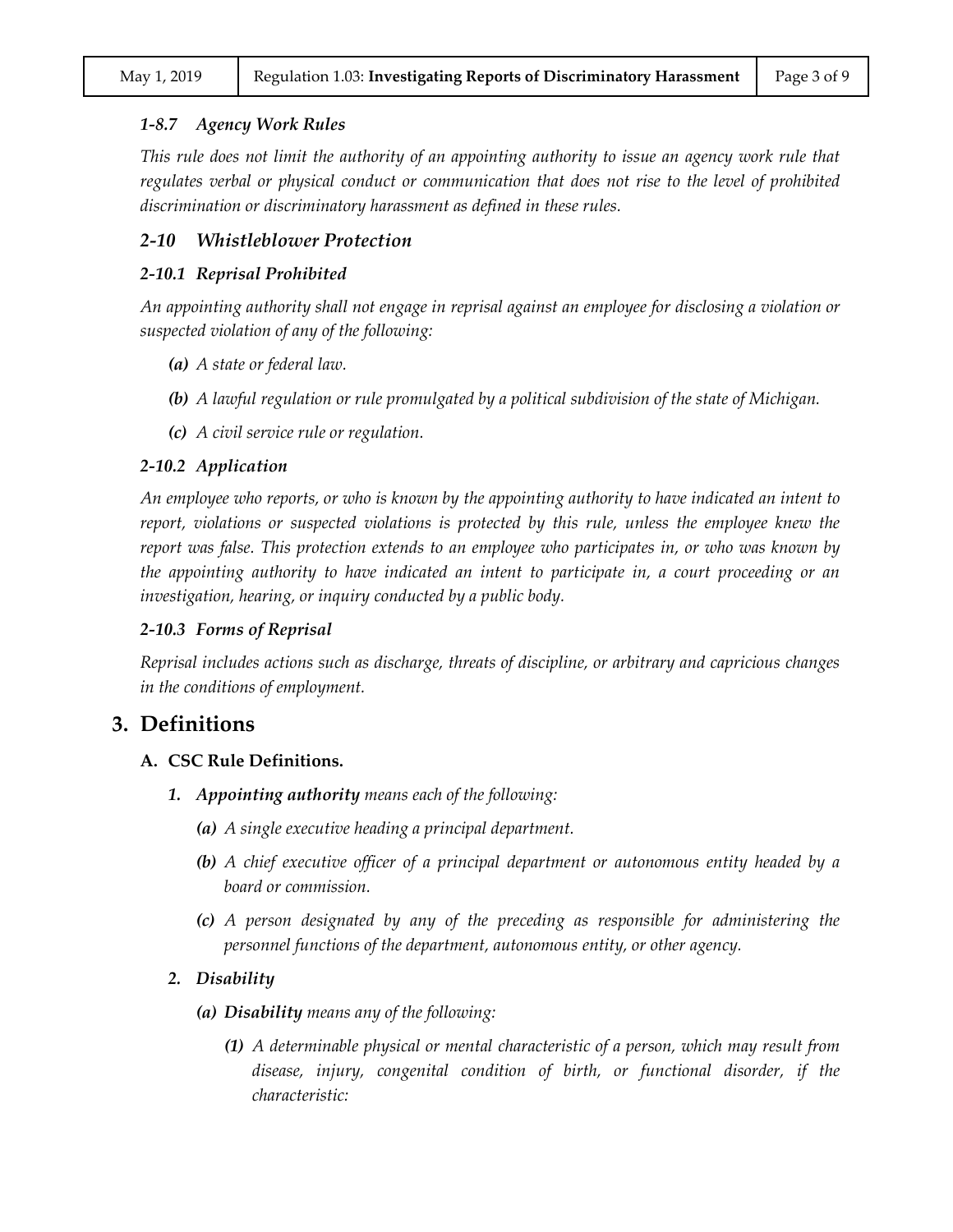- *(A) substantially limits one or more of the major life activities of the person, and*
- *(B) is unrelated to (1) the person's ability to perform the duties of a particular job or position or (2) the person's qualifications for employment or promotion.*
- *(2) A history of a determinable physical or mental characteristic described in subsection (a)(1).*
- *(3) Being regarded as having a determinable physical or mental characteristic described in subsection (a)(1).*
- *(b) Disability does not include either of the following:*
	- *(1) A determinable physical or mental characteristic caused by the current illegal use of a controlled substance by the person.*
	- *(2) A determinable physical or mental characteristic caused by the use of alcohol by the person if that physical or mental characteristic prevents the person from performing the duties of the person's job.*
- *3. Discriminatory harassment means unwelcome advances, requests for favors, and other verbal or physical conduct or communication based on religion, race, color, national origin, age, sex, sexual orientation, height, weight, marital status, partisan considerations, disability, or genetic information under any of the following conditions:*
	- *(a) Submission to the conduct or communication is made a term or condition, either explicitly or implicitly, to obtain employment.*
	- *(b) Submission to or rejection of the conduct or communication by a person is used as a factor in decisions affecting the person's employment.*
	- *(c) The conduct or communication has the purpose or effect of substantially interfering with a person's employment or creating an intimidating, hostile, or offensive employment environment.*
- *4. Genetic information means information about a gene, gene product, or inherited characteristic of an individual derived from the individual's family history or a genetic history.*
- *5. Genetic test means the analysis of human DNA, RNA, chromosomes, and those proteins and metabolites used to detect heritable or somatic disease-related genotypes or karyotypes for clinical purposes. A genetic test must be generally accepted in the scientific and medical communities as being specifically determinative for the presence, absence, or mutation of a gene or chromosome in order to qualify under this definition. Genetic test does not include a routine physical examination or a routine analysis including, but not limited to, a chemical analysis of body fluids unless conducted specifically to determine the presence, absence, or mutation of a gene or chromosome.*
- *6. Sexual orientation means actual or imputed heterosexuality, homosexuality, or bisexuality.*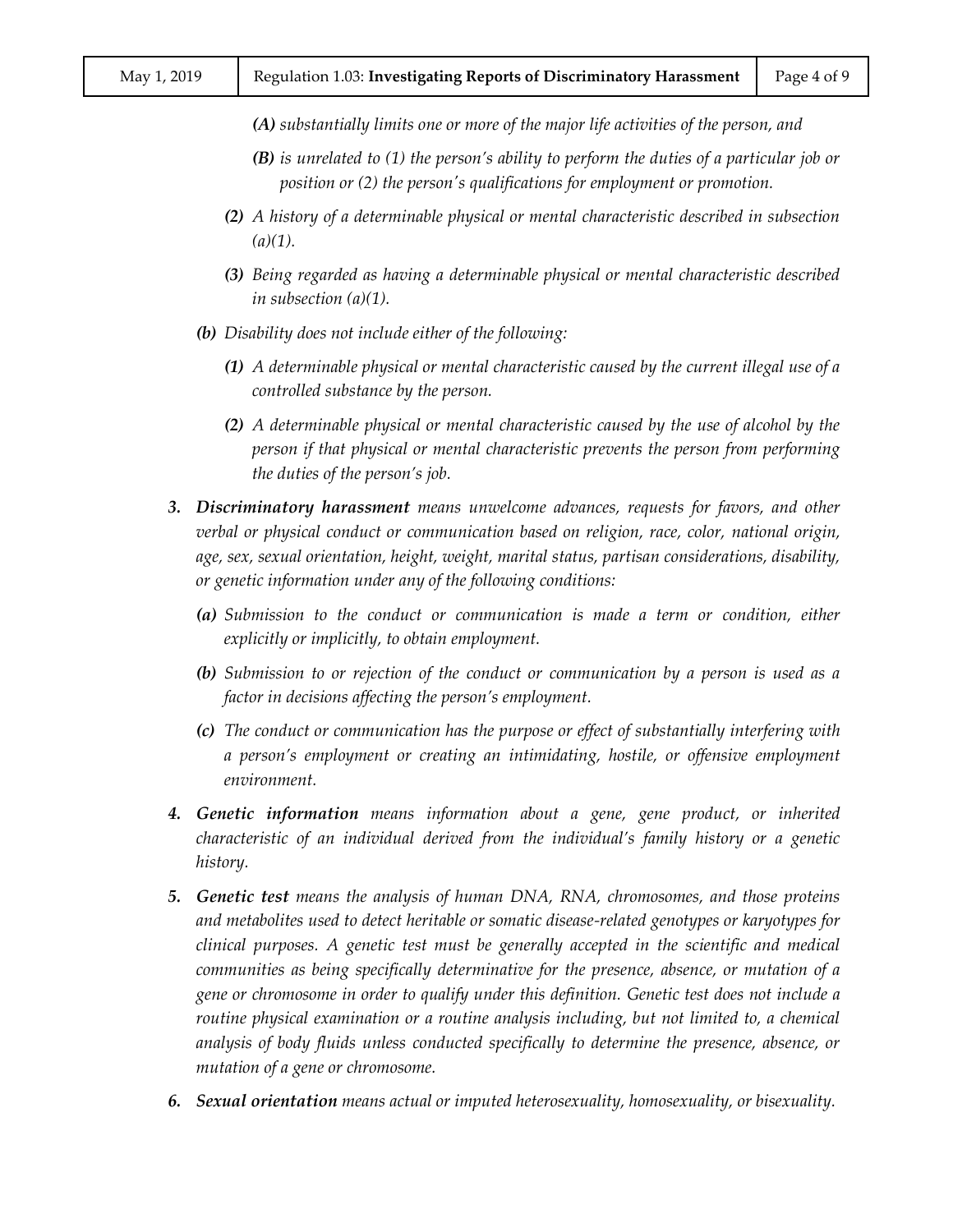*7. Unrelated to the person's ability means, with or without accommodation, a person's disability does not prevent the person from performing the duties of a particular job or position.*

## **4. Standards**

#### **A. Reporting Process.**

- 1. **Obligation to Report Discriminatory Harassment.**
	- a. **All employees.** A classified employee is obligated to report to management in writing in either of the following circumstances:
		- (1) If the employee is subjected to unwanted discriminatory harassment in the workplace by a supervisor, manager, coworker, or other person.
		- (2) If the employee witnesses a supervisor, manager, coworker, or other person in the workplace engaging in discriminatory harassment of another person.
	- b. **Supervisors and managers.** A supervisor or manager who witnesses a subordinate employee engaged in discriminatory harassment of another person is obligated to report the behavior and to take prompt and appropriate remedial action.

#### 2. **To Whom to Report Discriminatory Harassment.**

- a. If an employee is harassed or witnesses discriminatory harassment of someone else, the employee shall report the discriminatory harassment in writing to a supervisor or an investigator designated by the appointing authority.
- b. If an employee is harassed or witnesses discriminatory harassment by the employee's own supervisor, the employee is not required to report unwelcome conduct to that supervisor. The employee shall report the unwelcome conduct in writing directly to a higher level supervisor or an investigator.
- c. If an employee is harassed or witnesses discriminatory harassment by an investigator, the employee is not required to report unwelcome conduct to that investigator. The employee shall report the unwelcome conduct in writing directly to a supervisor, another investigator, or the appointing authority.
- 3. **When to Report Discriminatory Harassment.** The employee is encouraged to report any discriminatory harassment immediately. However, in any event, the employee must report any discriminatory harassment within **180 calendar days** after the alleged harassment.
- 4. **Confidentiality.** To protect the interests of all involved, the appointing authority shall maintain confidentiality to the extent practicable and appropriate under the circumstances.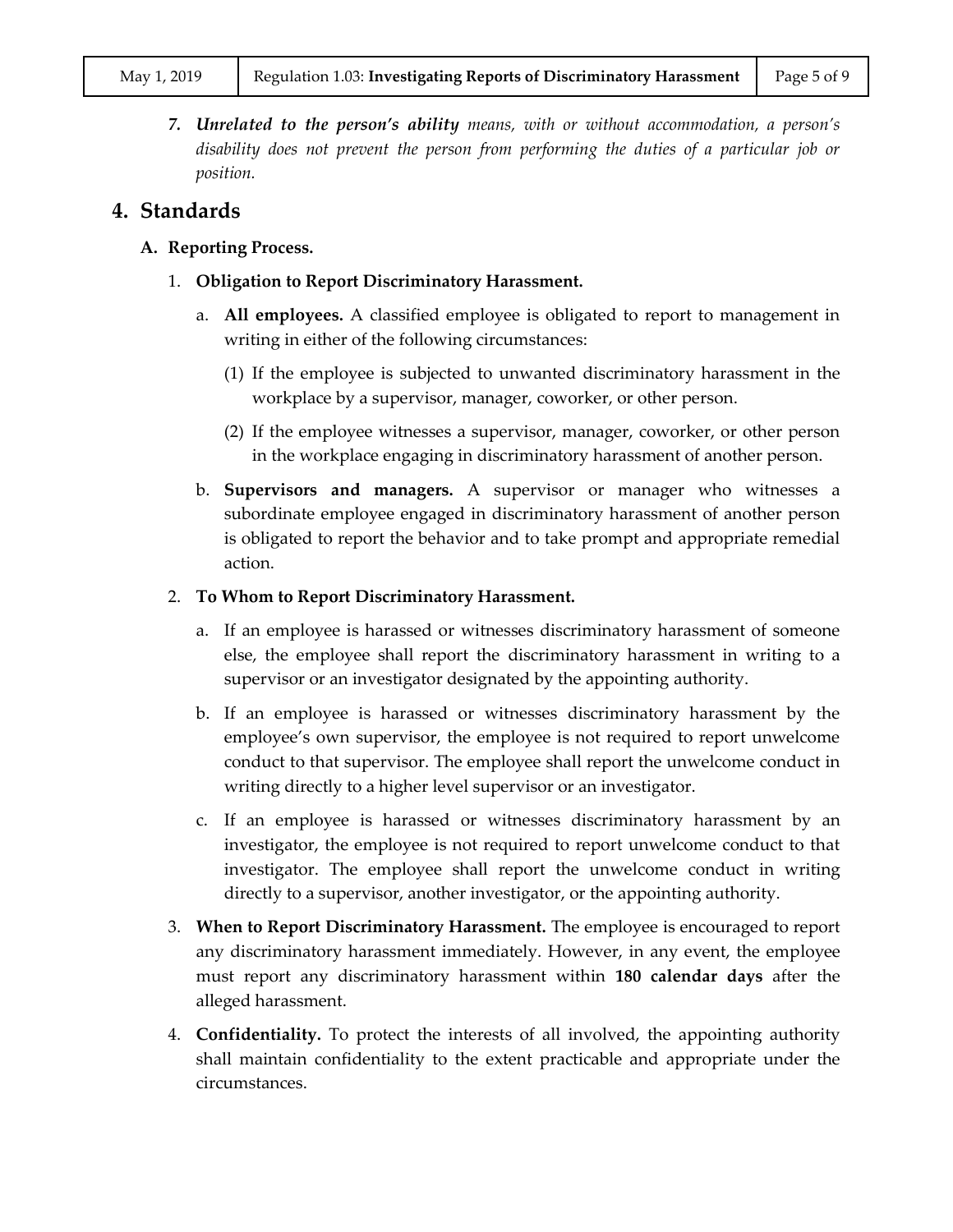- 5. **Use of Grievance Procedure.** Although an employee who is subjected to unwanted discriminatory harassment is obligated to report the harassment as provided in this regulation, the employee may also file a grievance regarding the harassment as authorized in the rules and regulations governing grievances or an applicable collective bargaining agreement.
- 6. **Reporting Other Types of Discrimination.** If an employee becomes aware of improper discrimination other than discriminatory harassment, the employee may use the procedures provided in this regulation to report the discrimination.

#### **B. Investigative Procedures.**

- 1. Each appointing authority shall make a good faith effort to eliminate and prevent discriminatory harassment in the workplace.
- 2. Each appointing authority shall investigate **all** reports of discriminatory harassment, regardless of the source of the report. If a report of discriminatory harassment is substantiated or there is reasonable cause to believe the allegations are true, the appointing authority shall take prompt and appropriate remedial action.
- 3. If, at the time of the alleged harassment, the alleged harasser was an employee of an agency other than the one receiving the report, the report must be referred to the agency employing the alleged harasser for investigation.
- 4. Each appointing authority shall appoint one or more investigators with the authority to investigate any report of discriminatory harassment. The appointing authority shall assure the availability of sufficient investigators, considering the location and hours of the agency's operation. If more than two investigators are appointed, the appointing authority shall designate a coordinator of investigators.
- 5. Each appointing authority shall notify all employees under its authority of the prohibitions against discriminatory harassment. The notice must identify the persons to whom employees may file a report of discriminatory harassment. The notice must also describe the process for filing such a report.
- 6. Each appointing authority shall implement an education and training program for all new and continuing employees on the definitions of discriminatory harassment and the need to make good faith efforts to eliminate and prevent discriminatory harassment in the workplace.
- 7. Each appointing authority shall provide additional training for each investigator, coordinator of investigators, manager, and supervisor on techniques and procedures for investigating reports of discriminatory harassment and recognizing and remedying discriminatory harassment.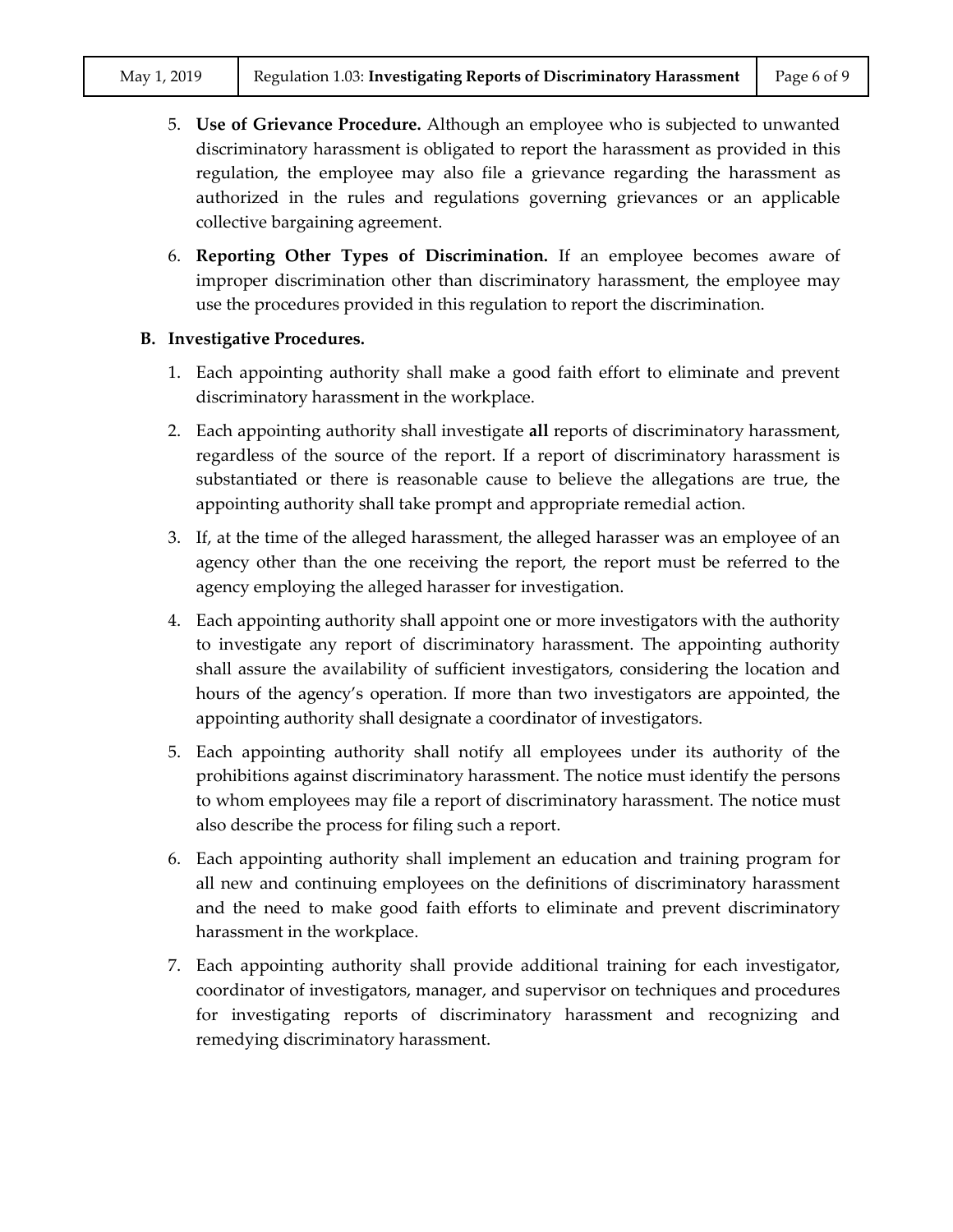- 8. Each appointing authority shall keep adequate records of reports and investigations regarding discriminatory harassment. The records must include the following, if available:
	- a. Any statements of the person making the report, the alleged harasser, or any witnesses.
	- b. Other documents supporting conclusions reached by investigators.
	- c. Relevant disciplinary reports and performance evaluations.
	- d. The final investigatory report.

#### **C. Guidelines for Investigating Reports.**

- 1. **Receiving the Report and Beginning the Investigation.**
	- a. **Notice to Person Making Report.** Before taking a statement, the investigator shall advise the person making the report of the following:
		- (1) The employer has a duty to investigate all allegations of discriminatory harassment, even if the person making the report does not want the investigation to go forward.
		- (2) The identity of the person making the report and charges may be disclosed as part of the investigation, even if the person does not want the identity or charges disclosed.
		- (3) The person making the report will be protected from retaliation for filing a report in good faith.
	- b. **Signed Statement.** The investigator shall require the person making the report to sign a statement describing the specific acts of discriminatory harassment that occurred. The investigator shall document any refusal to provide a signed statement. If a person reports the harassment of another person, the investigator shall also ask the person allegedly harassed to sign a statement.
- 2. **The Investigation.**
	- a. **Report.** After receiving a report, the investigator shall detail in writing the unwelcome conduct that is alleged to constitute discriminatory harassment. The report must include each of the following, if available:
		- (1) The signed statement provided by the reporting employee and any person allegedly harassed (or notation of any refusal to submit such a statement).
		- (2) The types of conduct alleged.
		- (3) The frequency of occurrence.
		- (4) The names of witnesses.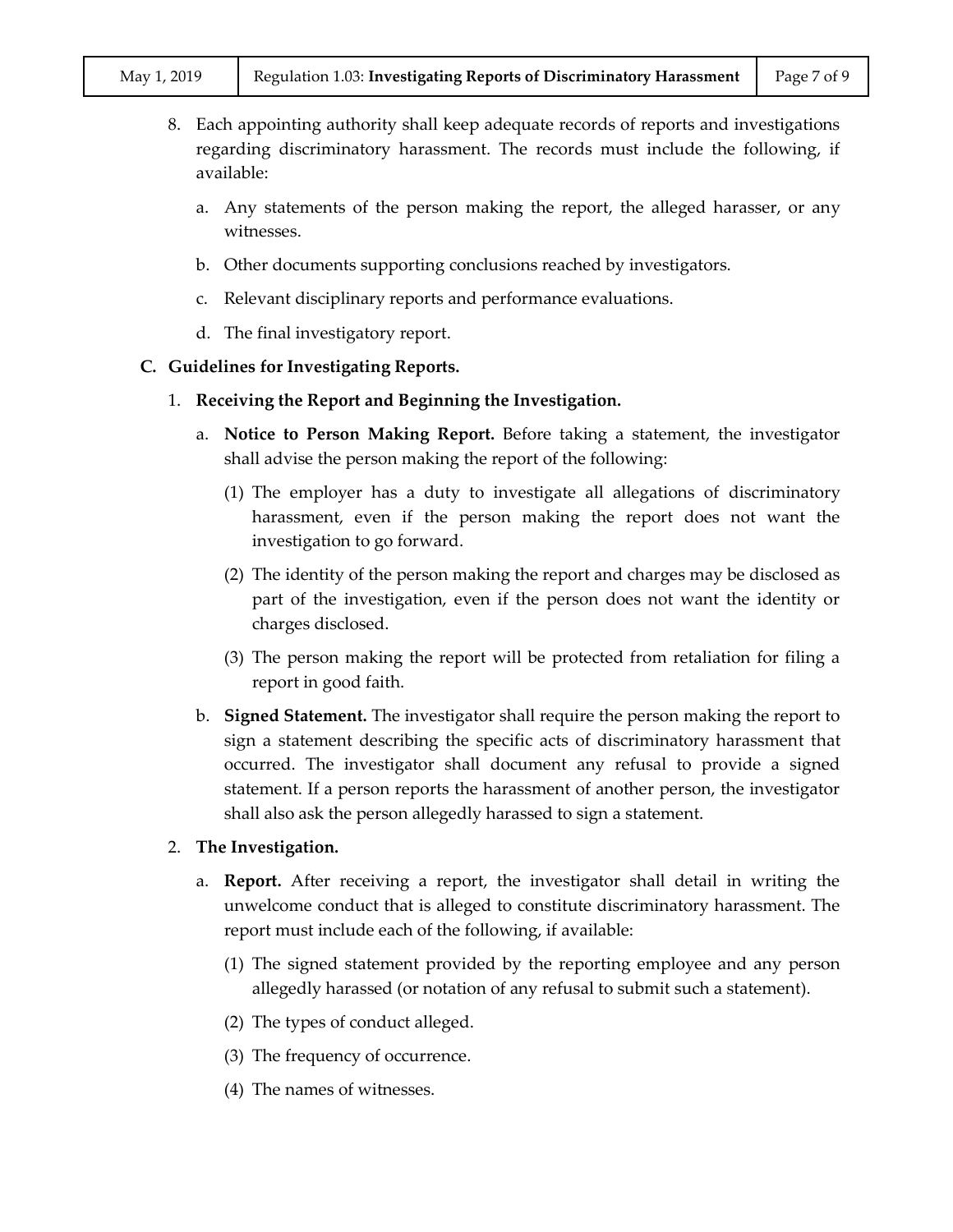- (5) The dates on which the alleged harassment occurred.
- b. **Details.** The investigator shall ascertain the specific context in which the alleged conduct occurred, including, but not limited to, the following:
	- (1) The nature and general description of the workplace and the specific location and circumstances in which the alleged harassment occurred.
	- (2) Any physical evidence of the alleged harassment.
	- (3) What action was taken by the person allegedly harassed.
	- (4) Whether the person allegedly harassed told the alleged harasser by word or behavior that the alleged harasser's conduct was unwelcome.
- c. **Action to Stop Harassment.** If the harassment is alleged to be continuing or the person allegedly harassed needs protection, the appointing authority shall consider taking immediate action to ensure that the alleged harassment does not continue. Possible actions include, but are not limited to, (1) change of location of the work station of the alleged harasser or the person allegedly harassed, (2) "no contact" orders to both parties, (3) temporary reassignment of the alleged harasser or the person allegedly harassed, or  $(4)$  suspension of the alleged harasser during the pendency of the investigation.
- d. **Statement of Alleged Harasser.** The investigator shall interview the alleged harasser and require the alleged harasser to sign a statement regarding the allegation. The investigator shall document any refusal to submit a signed statement. The investigator shall advise the alleged harasser that (1) the interview is for investigating a claim of discriminatory harassment, (2) the alleged harasser is required to keep confidential any information regarding the investigation, (3) no person may retaliate against the person reporting the alleged harassment or any witness, and (4) any retaliation is a separate basis for investigation and, if substantiated, potential discipline.
- e. **Statements of Other Witnesses.** The investigator may obtain signed statements from witnesses who can refute, corroborate, or support any of the allegations of the person making the report or the alleged harasser. If a signed statement is requested, the investigator shall document any refusal to provide a statement. The investigator shall warn witnesses that (1) the witness is required to keep confidential any information regarding the investigation, (2) no person may retaliate against the person making the report or other witnesses, and (3) any retaliation is a separate basis for investigation and, if substantiated, potential discipline.